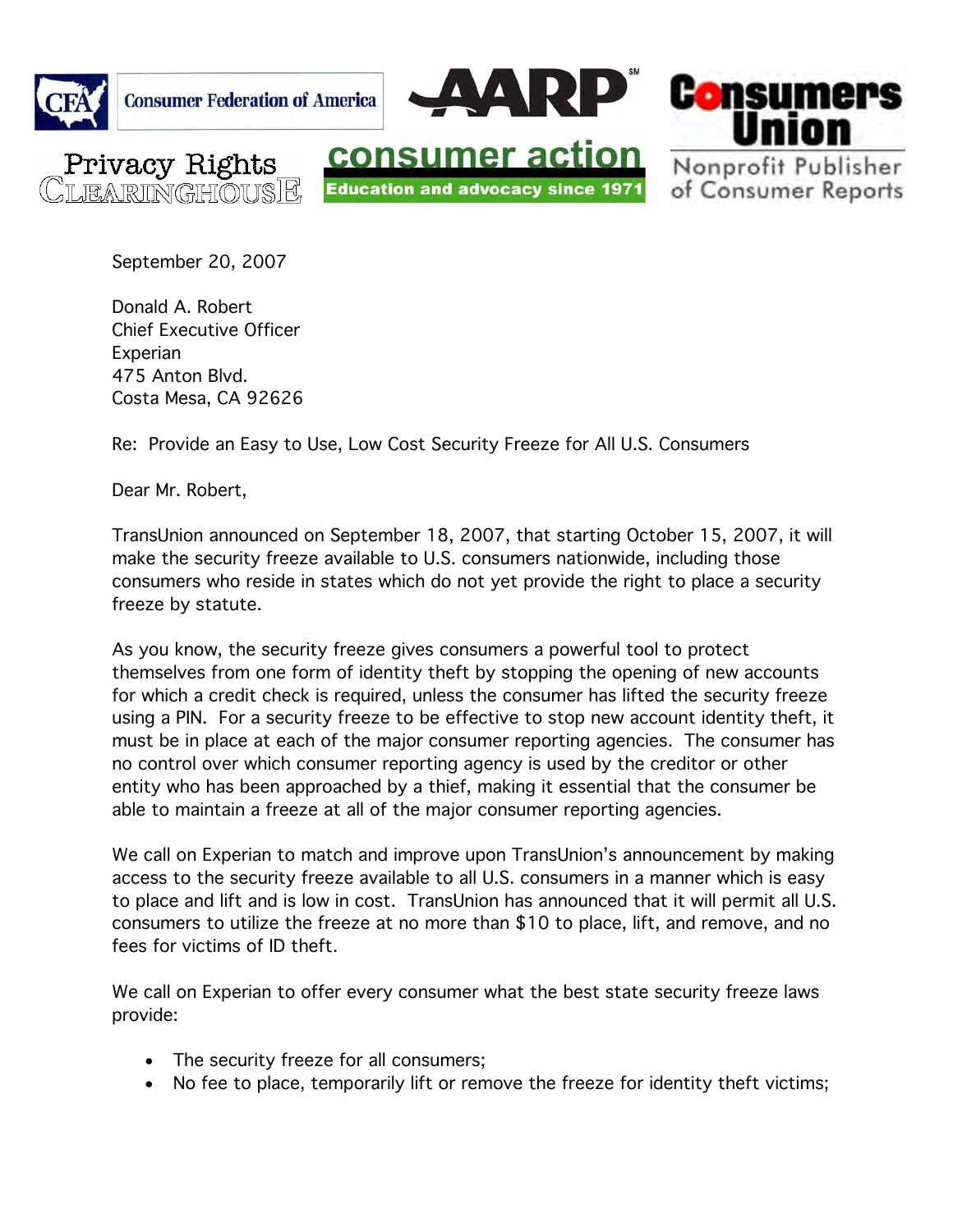- A fee of no more than the lower of the state law cap, or \$5 to place or lift the freeze for non-victims and no fee to remove the freeze;
- Provide multiple methods of placement, including regular mail, phone and a secure electronic method at the option of the consumer; and
- Provide for a 15-minute temporary lift timeframe.

In addition, the freeze should be available to consumers without the purchase of a bundled product, and information about how to place the freeze should be prominently displayed and easily accessible through your website and customer service phone line, so that consumers may become well-educated about this choice.

Ten state laws restrict fees to place, lift, or both at a fee significantly lower than \$10. In light of the fact that a significant number of U.S. consumers already, or soon will, enjoy fees at or below \$5, we believe that the freeze should be made available to consumers nationwide at a fee that does not exceed the lesser of the state cap or \$5 to place and lift, with no fee to remove.<sup>1</sup>

We also call upon you to ensure that the freeze is easy to place and to lift. According to TransUnion, it will accept placement by regular mail and lifting by both mail and phone. We ask you to match this and to improve upon it by permitting placement by phone and by offering every consumer nationwide, placement and lifting by one or more secure electronic methods as soon as you must offer this for consumers in any state. You are already required by law to accept placement requests by phone for consumers in Minnesota and North Dakota – we believe that consumers in other states should receive this same level of convenience. You also are already required to have a method to lift by phone for Texas consumers to use.

Finally, the security freeze will be most convenient for both consumers and businesses when it can be lifted promptly after the consumer supplies the proper PIN. You are already required by law to provide a secure electronic method with a 15 minute lift to consumers in Tennessee, Utah, the District of Columbia, Washington and Wyoming by September 1, 2008, and to consumers in Delaware, Maryland, Montana and Nebraska starting January 31, 2009. We ask that you provide the electronic 15 minute lift option to all U.S. consumers as quickly as you have the technological capacity to do so.

Each of the three major credit reporting agencies should offer a security freeze to each consumer which is fast, low cost, and easy for consumers to place and use. The TransUnion announcement is a key step forward toward that end. We ask you to

 $\overline{a}$ 

 $1$  For example, Indiana consumers enjoy the freeze without fees to place, lift or remove, and Montana caps the fee at \$3 for placement and lifting with no fee to remove. Minnesota, Massachusetts, Maryland and West Virginia restrict the fee to \$5 to place, lift and remove the freeze, while North Dakota's law permits a \$5 fee to place or lift and no fee to remove. New York and New Jersey laws restrict lift fees to \$5, with no fee to place. Tennessee has a \$7.50 placement fee, a \$5 removal fee and no fee for temporary lifting. Other states make the freeze free of fees for seniors over 65, (Oklahoma, Illinois and Rhode Island), or 62 (Louisiana).